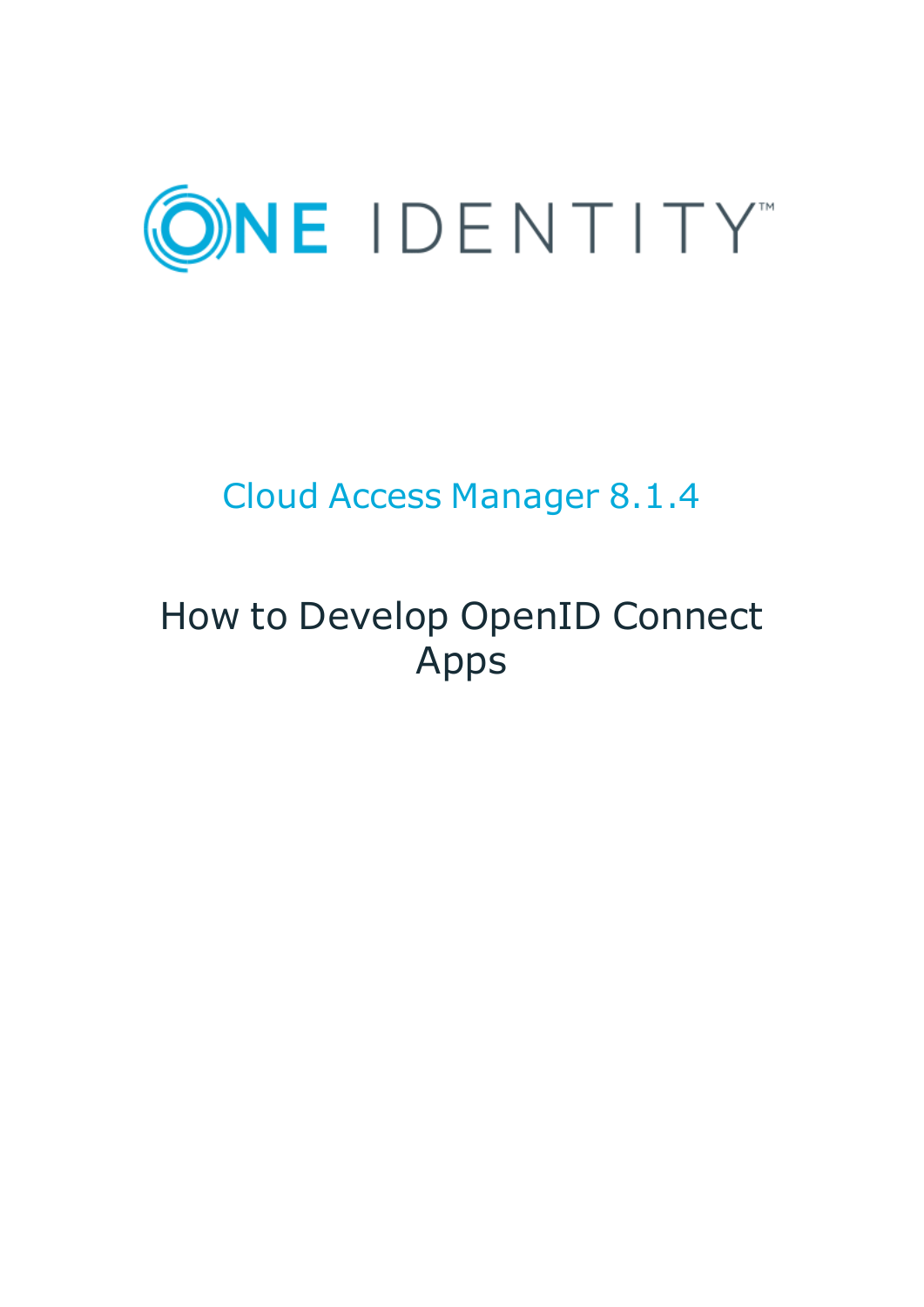#### **Copyright 2018 One Identity LLC.**

#### **ALL RIGHTS RESERVED.**

This guide contains proprietary information protected by copyright. The software described in this guide is furnished under a software license or nondisclosure agreement. This software may be used or copied only in accordance with the terms of the applicable agreement. No part of this guide may be reproduced or transmitted in any form or by any means, electronic or mechanical, including photocopying and recording for any purpose other than the purchaser's personal use without the written permission of One Identity LLC .

The information in this document is provided in connection with One Identity products. No license, express or implied, by estoppel or otherwise, to any intellectual property right is granted by this document or in connection with the sale of One Identity LLC products. EXCEPT AS SET FORTH IN THE TERMS AND CONDITIONS AS SPECIFIED IN THE LICENSE AGREEMENT FOR THIS PRODUCT, ONE IDENTITY ASSUMES NO LIABILITY WHATSOEVER AND DISCLAIMS ANY EXPRESS, IMPLIED OR STATUTORY WARRANTY RELATING TO ITS PRODUCTS INCLUDING, BUT NOT LIMITED TO, THE IMPLIED WARRANTY OF MERCHANTABILITY, FITNESS FOR A PARTICULAR PURPOSE, OR NON-INFRINGEMENT. IN NO EVENT SHALL ONE IDENTITY BE LIABLE FOR ANY DIRECT, INDIRECT, CONSEQUENTIAL, PUNITIVE, SPECIAL OR INCIDENTAL DAMAGES (INCLUDING, WITHOUT LIMITATION, DAMAGES FOR LOSS OF PROFITS, BUSINESS INTERRUPTION OR LOSS OF INFORMATION) ARISING OUT OF THE USE OR INABILITY TO USE THIS DOCUMENT, EVEN IF ONE IDENTITY HAS BEEN ADVISED OF THE POSSIBILITY OF SUCH DAMAGES. One Identity makes no representations or warranties with respect to the accuracy or completeness of the contents of this document and reserves the right to make changes to specifications and product descriptions at any time without notice. One Identity does not make any commitment to update the information contained in this document.

If you have any questions regarding your potential use of this material, contact:

One Identity LLC. Attn: LEGAL Dept 4 Polaris Way Aliso Viejo, CA 92656

Refer to our Web site ([http://www.OneIdentity.com](http://www.oneidentity.com/)) for regional and international office information.

#### **Patents**

One Identity is proud of our advanced technology. Patents and pending patents may apply to this product. For the most current information about applicable patents for this product, please visit our website at [http://www.OneIdentity.com/legal/patents.aspx](http://www.oneidentity.com/legal/patents.aspx).

#### **Trademarks**

One Identity and the One Identity logo are trademarks and registered trademarks of One Identity LLC. in the U.S.A. and other countries. For a complete list of One Identity trademarks, please visit our website at [www.OneIdentity.com/legal](http://www.oneidentity.com/legal). All other trademarks are the property of their respective owners.

#### **Legend**

- **WARNING: A WARNING icon indicates a potential for property damage, personal injury, or death.**
- **CAUTION: A CAUTION icon indicates potential damage to hardware or loss of data if instructions are not followed.**
- IMPORTANT, NOTE, TIP, MOBILE, or VIDEO: An information icon indicates supporting Œ information.

Cloud Access Manager How to Develop OpenID Connect Apps Updated - November 2018 Version - 8.1.4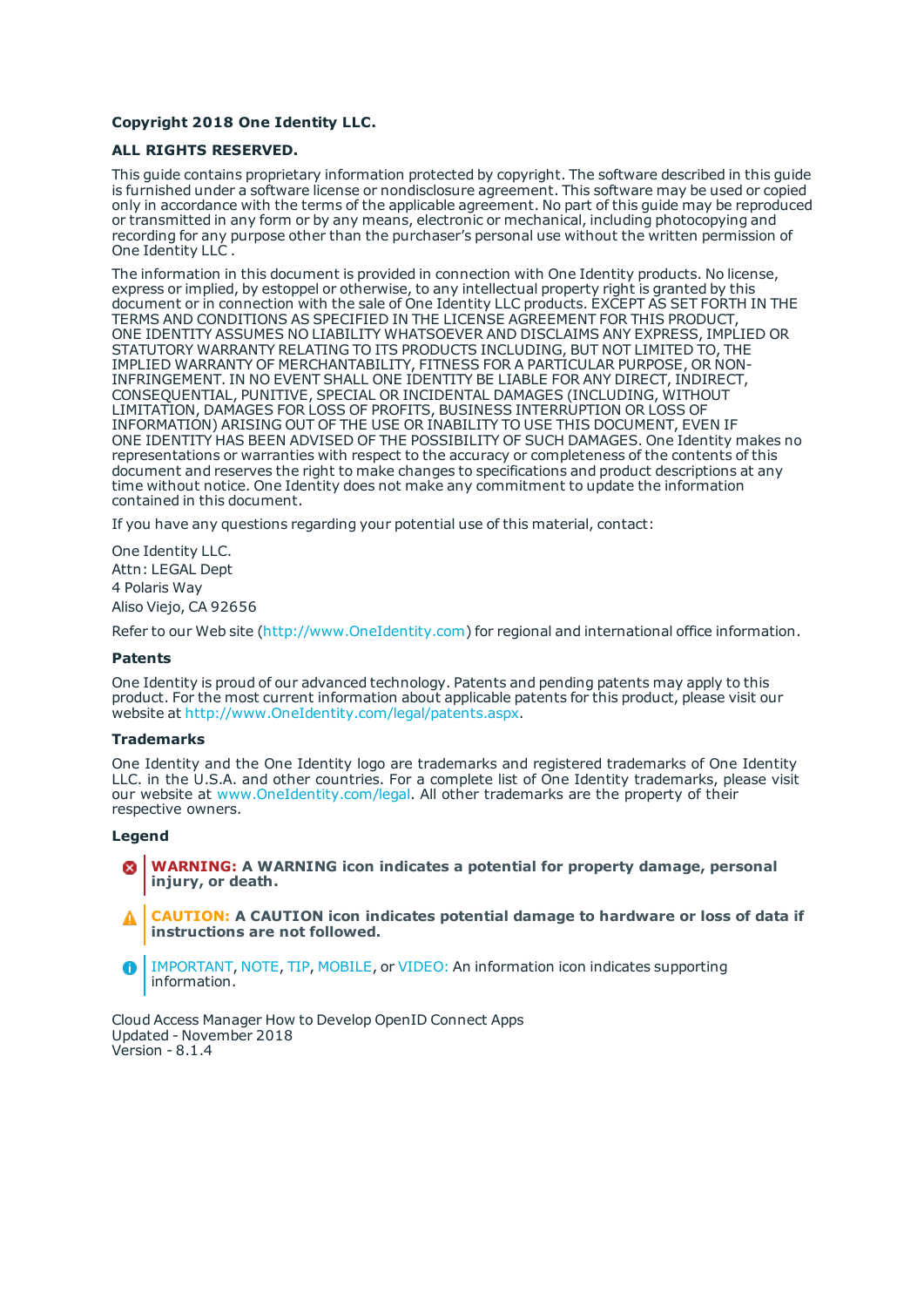## **Contents**

| Example: Providing OpenID Connect SSO to a Salesforce.com Auth Provider  15 |  |
|-----------------------------------------------------------------------------|--|
|                                                                             |  |
|                                                                             |  |
|                                                                             |  |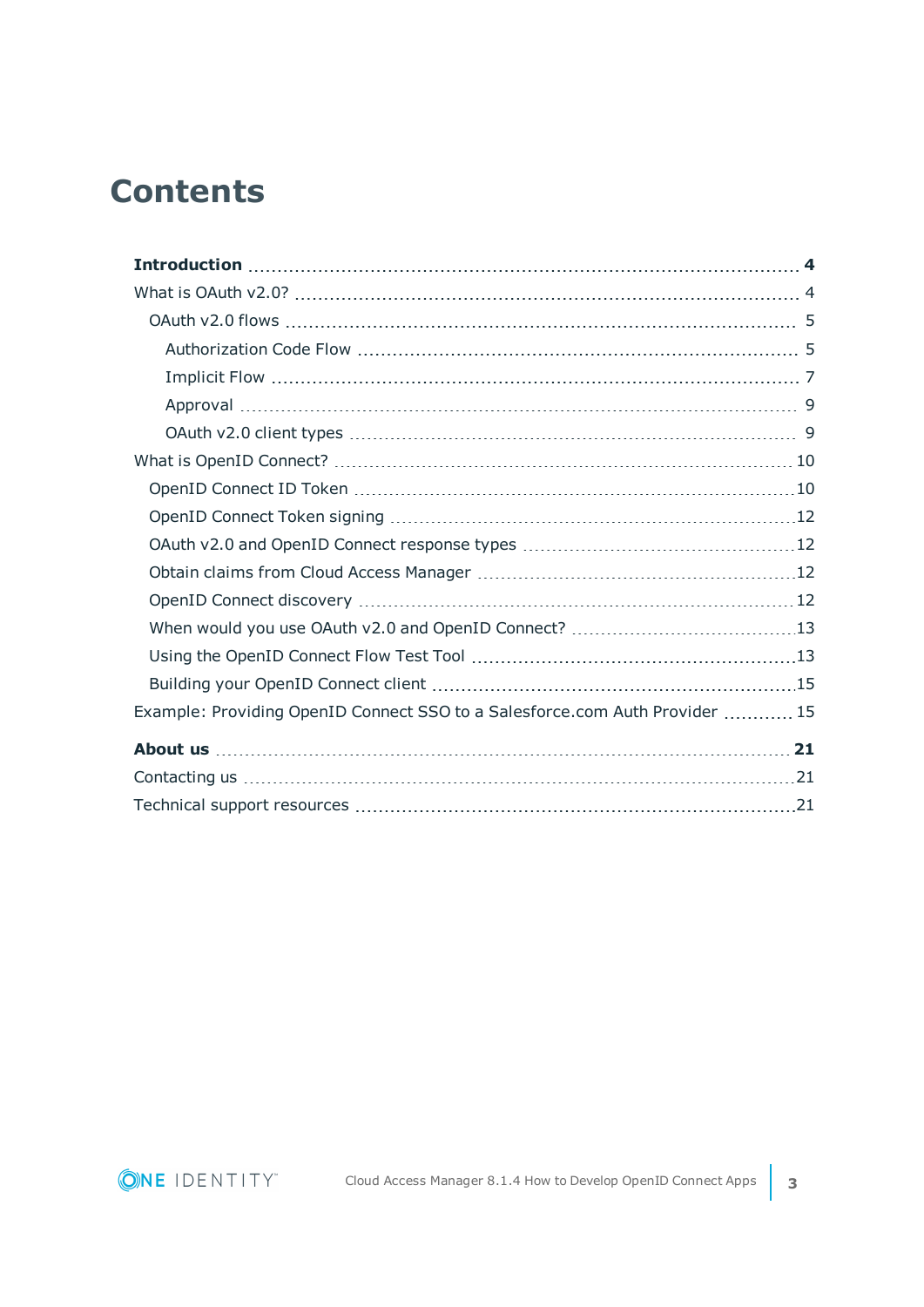# **Introduction**

<span id="page-3-0"></span>This guide describes how to develop OpenID Connect applications for use with Cloud Access Manager.

### <span id="page-3-1"></span>**What is OAuth v2.0?**

OAuth v2.0 is a standard for securely granting access to a web resource. With OAuth v2.0, an application (the client) can ask a service (the authorization server) for permission to access a private resource hosted on a resource server, and owned by an end-user (the resource owner). To grant permission to access the resource, the authorization server must authenticate the resource owner and obtain his consent.

The specification for OAuth v2.0 is available to view online at <https://tools.ietf.org/html/rfc6749> which contains this example:

*An end-user (resource owner) can grant a printing service (client) access to her protected photos stored at a photo-sharing service (resource server), without sharing her username and password with the printing service. Instead, she authenticates directly with a server trusted by the photo-sharing service (authorization server), which issues the printing service delegation-specific credentials (access token).*

OAuth v2.0 is often loosely regarded as an authentication protocol in its own right; however the specification does not prescribe the means by which credentials are collected from the end-user.

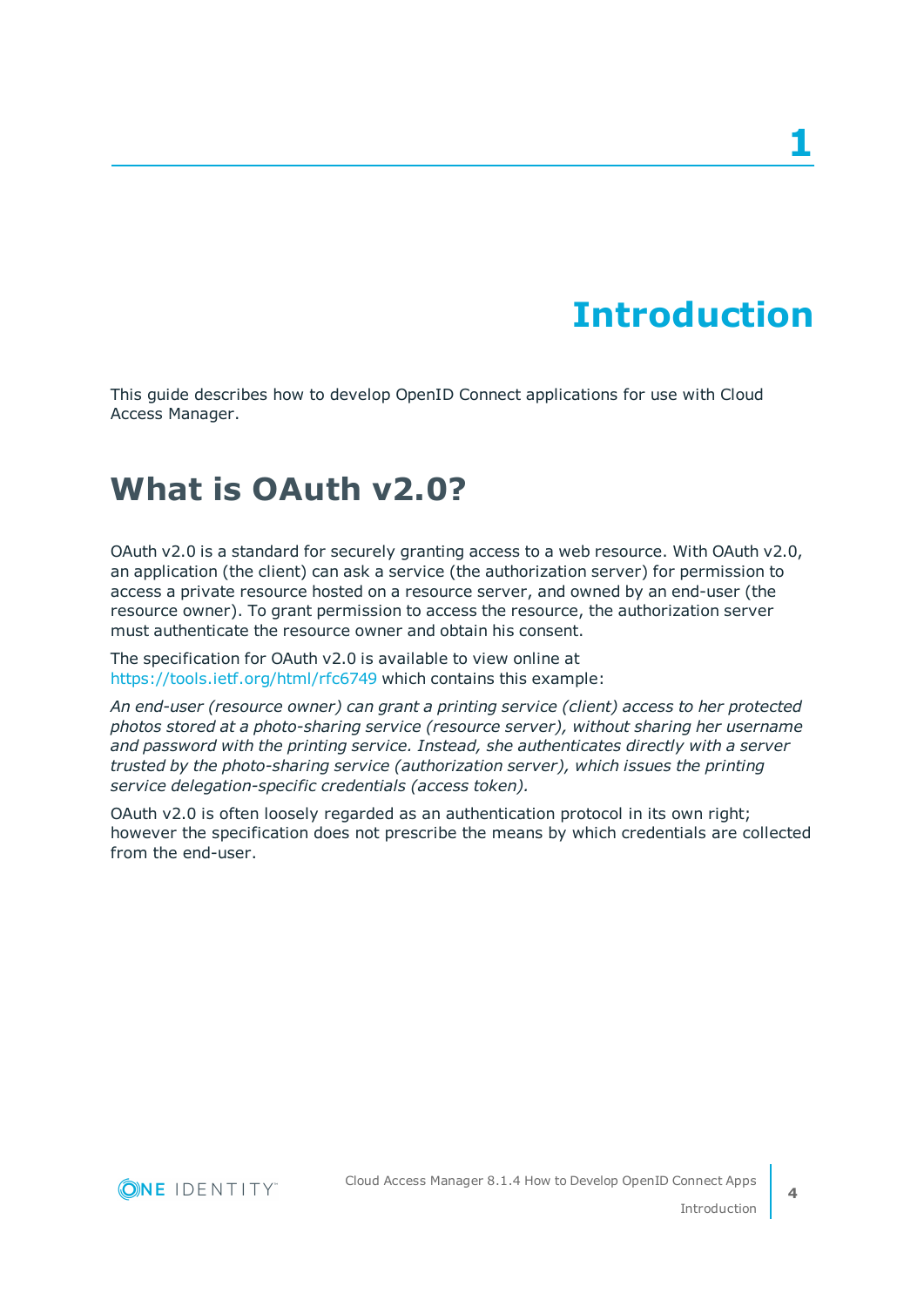



## <span id="page-4-0"></span>**OAuth v2.0 flows**

OAuth v2.0 presents four different flows which are appropriate to different scenarios:

- [Authorization](#page-4-1) Code Flow
- [Implicit](#page-6-0) Flow
- [Approval](#page-8-0)
- [OAuth](#page-8-1) v2.0 client types

Cloud Access Manager provides the Authorization Server function for Authorization Code Flow and Implicit Flow. It does not support Resource Owner Password Credentials Flow or Client Credentials Flow.

### <span id="page-4-1"></span>**Authorization Code Flow**

This is the best choice for web applications which run on a web server, because they can be reliably authenticated. This flow requires a browser, because it relies on HTTP redirects, but the browser can be embedded into the client application. The client invokes the browser, directing it to the authorization server in order to authenticate the user and obtain consent (in the form of an authorization code). With this authorization code, the client app can contact the authorization server directly (not through the browser) in order to obtain an access token, which can then be used to access the required resource.

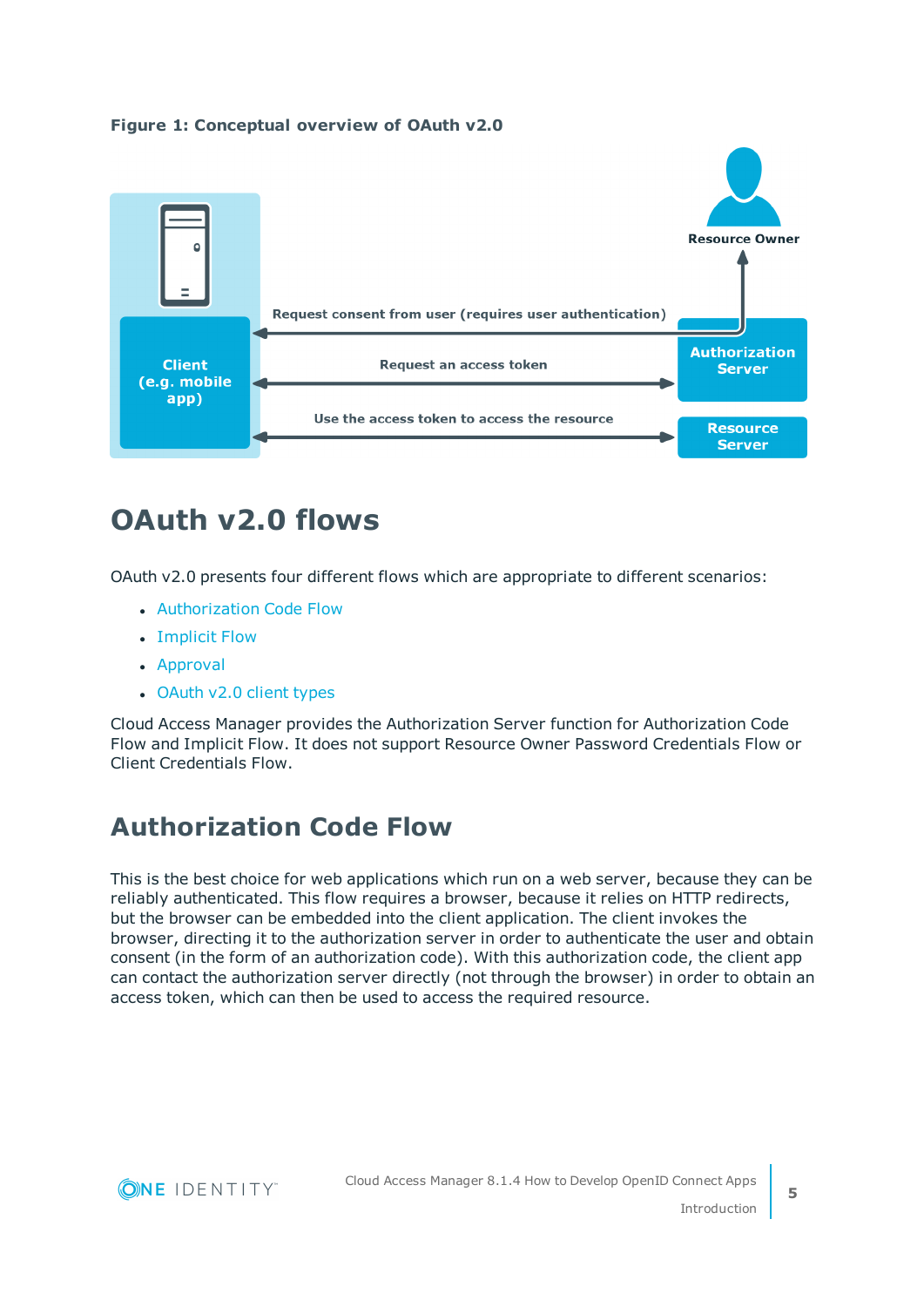#### **Figure 2: Authorization Code Flow**



1. The client initiates the flow by directing the user's browser to the authorization endpoint, adding querystrings to the URI as follows:

| Querystring       | <b>Description</b>                                                                                                                             |
|-------------------|------------------------------------------------------------------------------------------------------------------------------------------------|
| response_type:    | Set to "code" to request that the Authorization Server initiate<br>an Authorization Code flow.                                                 |
| client id:        | A unique identifier generated by Cloud Access Manager for the<br>client when the application definition is configured.                         |
| redirect uri:     | The URI which Cloud Access Manager will redirect the user's<br>browser to, when authorization processing is complete.                          |
| scope (optional): | Used to determine what resources are being requested from<br>the Resource Server.                                                              |
| state (optional): | A value which the client can use to maintain state between<br>request and callback. This can be used to prevent cross-site<br>request forgery. |

#### **Table 1: Authorization Code Flow querystrings**

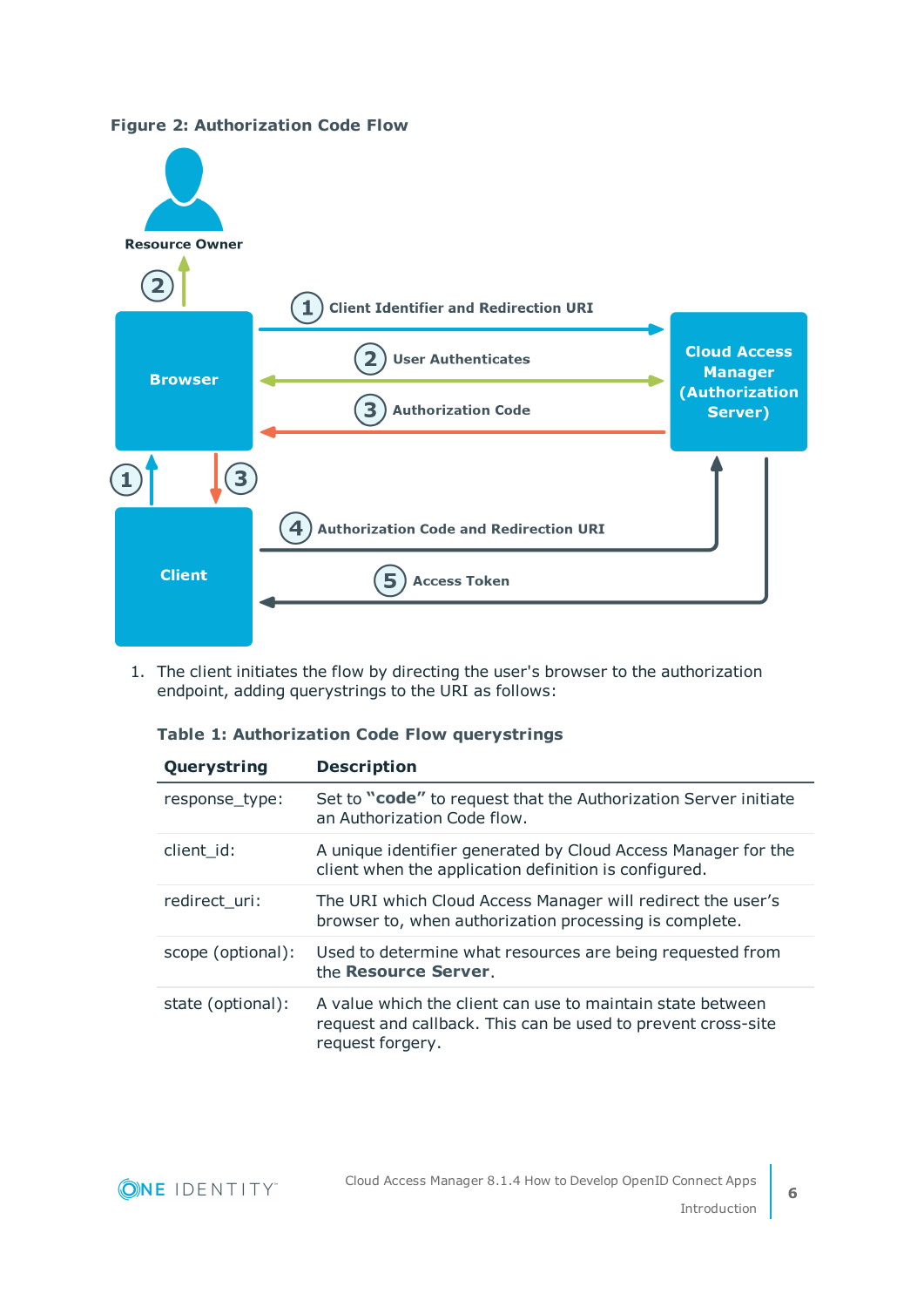- 2. Cloud Access Manager authenticates the user (using the browser) and establishes whether the user grants or denies the client's access request.
- 3. Assuming the user grants access, Cloud Access Manager redirects the browser back to the client using the redirection URI provided earlier. The redirection URI includes an authorization code and any local state provided by the client.
- 4. The client requests an access token from Cloud Access Manager's token endpoint by including the authorization code received in the previous step. When making the request, if it is a **confidential** client (see below) the client authenticates with Cloud Access Manager using HTTP basic authentication (with the Client ID as the username and the Shared Secret as the password). The client includes the redirection URI used to obtain the authorization code for verification.
- 5. Cloud Access Manager authenticates the client, validates the authorization code, and ensures that the redirection URI received matches the URI used to redirect the client in step 3. If valid, Cloud Access Manager responds with an access token. The access token can then be used to access the required resource.

### <span id="page-6-0"></span>**Implicit Flow**

You would use this method if your OAuth client was a web application written in JavaScript code which runs in the browser, rather than on a server. In this case, the client app cannot be reliably authenticated (because the client credentials would be accessible to the resource owner and other applications running on the same device as the client). Like the Authorization Code Flow, it too relies on a browser.

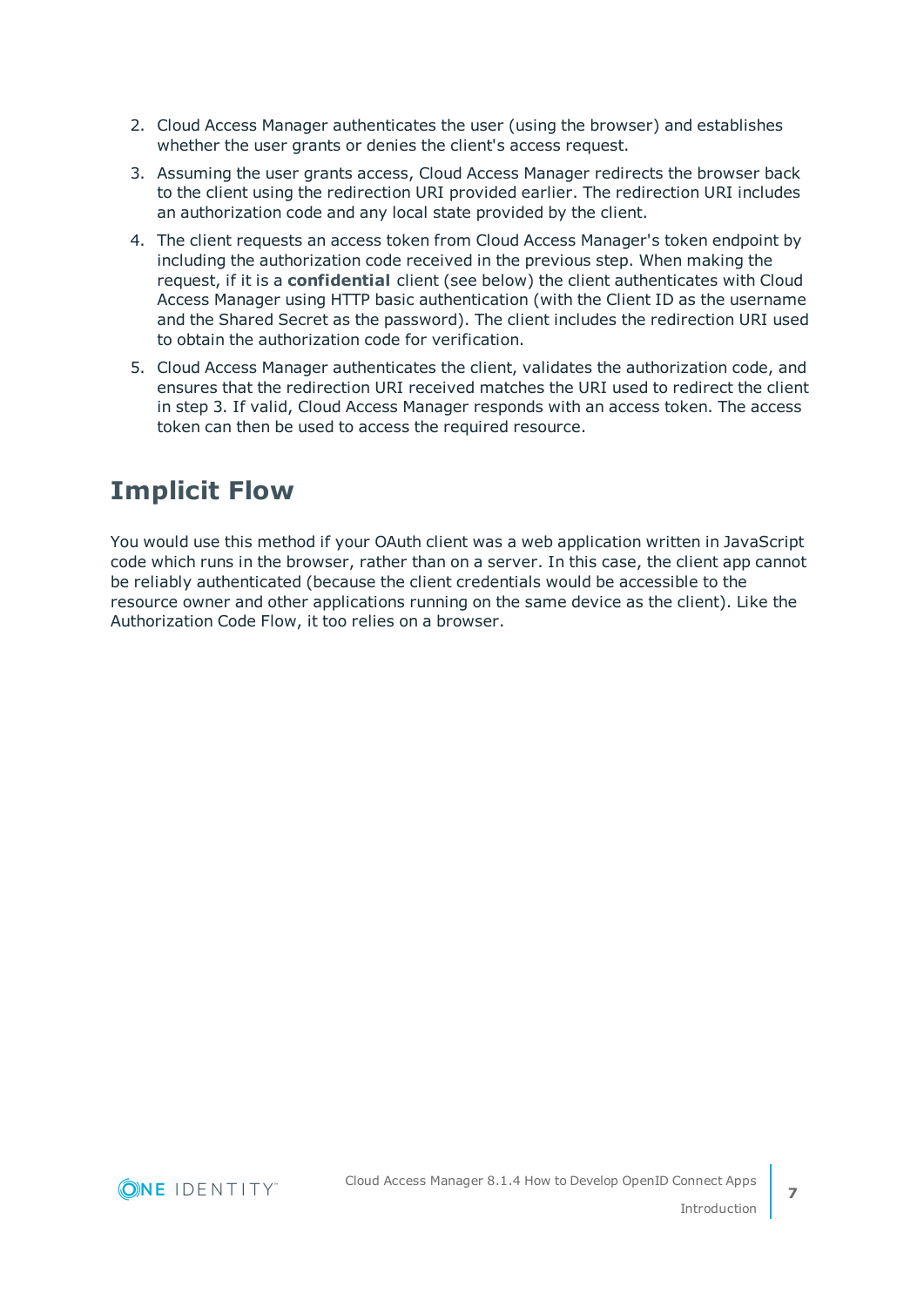

1. The client initiates the flow by directing the user's browser to the authorization endpoint, adding querystrings to the URI as follows:

|  |  |  |  | <b>Table 2: Implicit Flow querystrings</b> |
|--|--|--|--|--------------------------------------------|
|--|--|--|--|--------------------------------------------|

| Querystring          | <b>Description</b>                                                                                                                             |
|----------------------|------------------------------------------------------------------------------------------------------------------------------------------------|
| response<br>type:    | Set to " <b>token</b> " to request that the Authorization Server initiate an<br>Implicit Flow.                                                 |
| client id:           | A unique identifier generated by Cloud Access Manager for the<br>client when the application definition is configured.                         |
| redirect uri:        | The URI which Cloud Access Manager will redirect the user's<br>browser to, when authorization processing is complete.                          |
| scope<br>(optional): | Used to determine what resources are being requested from the<br><b>Resource Server.</b>                                                       |
| state<br>(optional): | A value which the client can use to maintain state between request<br>and callback. This can be used to prevent cross-site request<br>forgery. |

2. Cloud Access Manager authenticates the user (using the browser) and establishes whether the user grants or denies the client's access request.

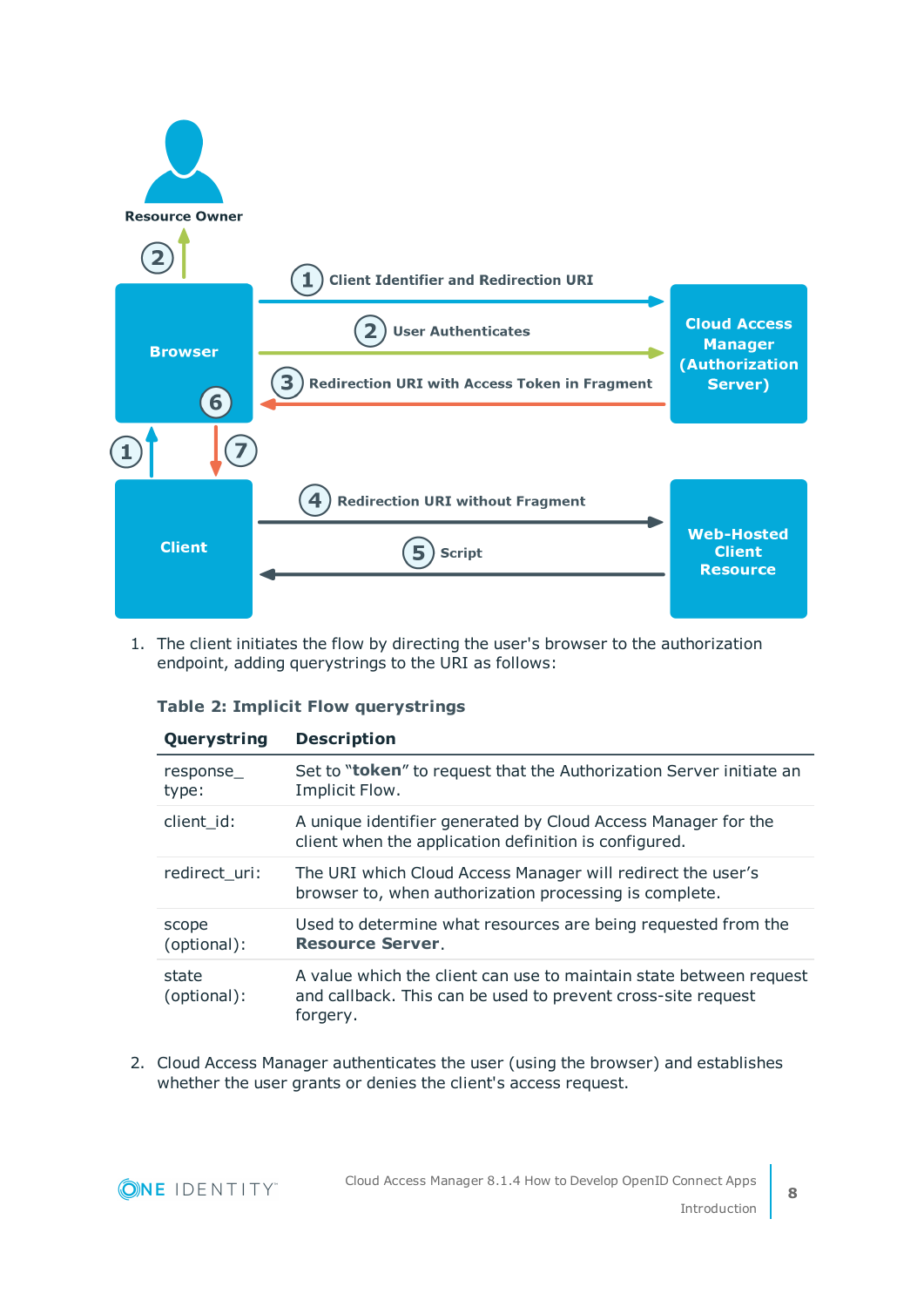3. Assuming the user grants access, Cloud Access Manager redirects the browser back to the client using the redirection URI provided earlier. The redirection URI includes the access token in the URI fragment, for example.

```
http://example.com/cb#access_
token=2YotnFZFEjr1zCsicMWpAA&state=xyz&token_
type=example&expires_in=3600
```
- 4. The browser follows the redirection instructions by making a request to the webhosted client resource (which does not include the fragment). The browser retains the fragment information locally.
- 5. The web-hosted client resource returns a web page (typically an HTML document with an embedded script) capable of accessing the full redirection URI including the fragment retained by the browser, and extracting the access token (and other parameters) contained in the fragment.
- 6. The browser executes the script provided by the web-hosted client resource locally, which extracts the access token.
- 7. The browser passes the access token to the client. The access token can then be used to access the required resource.

### <span id="page-8-0"></span>**Approval**

Cloud Access Manager does not explicitly prompt the resource owner to approve the client's request to access a resource. The user is assumed to have given his/her consent in an enterprise context, where resources are not owned by an individual, but by the organization of which that individual is a member.

### <span id="page-8-1"></span>**OAuth v2.0 client types**

When configuring your OAuth v2.0 application in Cloud Access Manager, you are required to select its Client Type. OAuth v2.0 specifies two client types: public and confidential. Your choice determines whether Cloud Access Manager will enforce authentication on the client connection.

#### **public**

Applications which run in an environment in which the confidentiality of client credentials cannot reliably be protected. Generally, this would include JavaScript applications which execute in the browser, and native applications which run on the end-user's device. For public client types, Cloud Access Manager does not authenticate the client.

#### **confidential**

Server-based applications (typically web applications) are capable of maintaining the confidentiality of secret information. Applications which run in this environment should be configured as confidential. Cloud Access Manager does authenticate confidential clients.

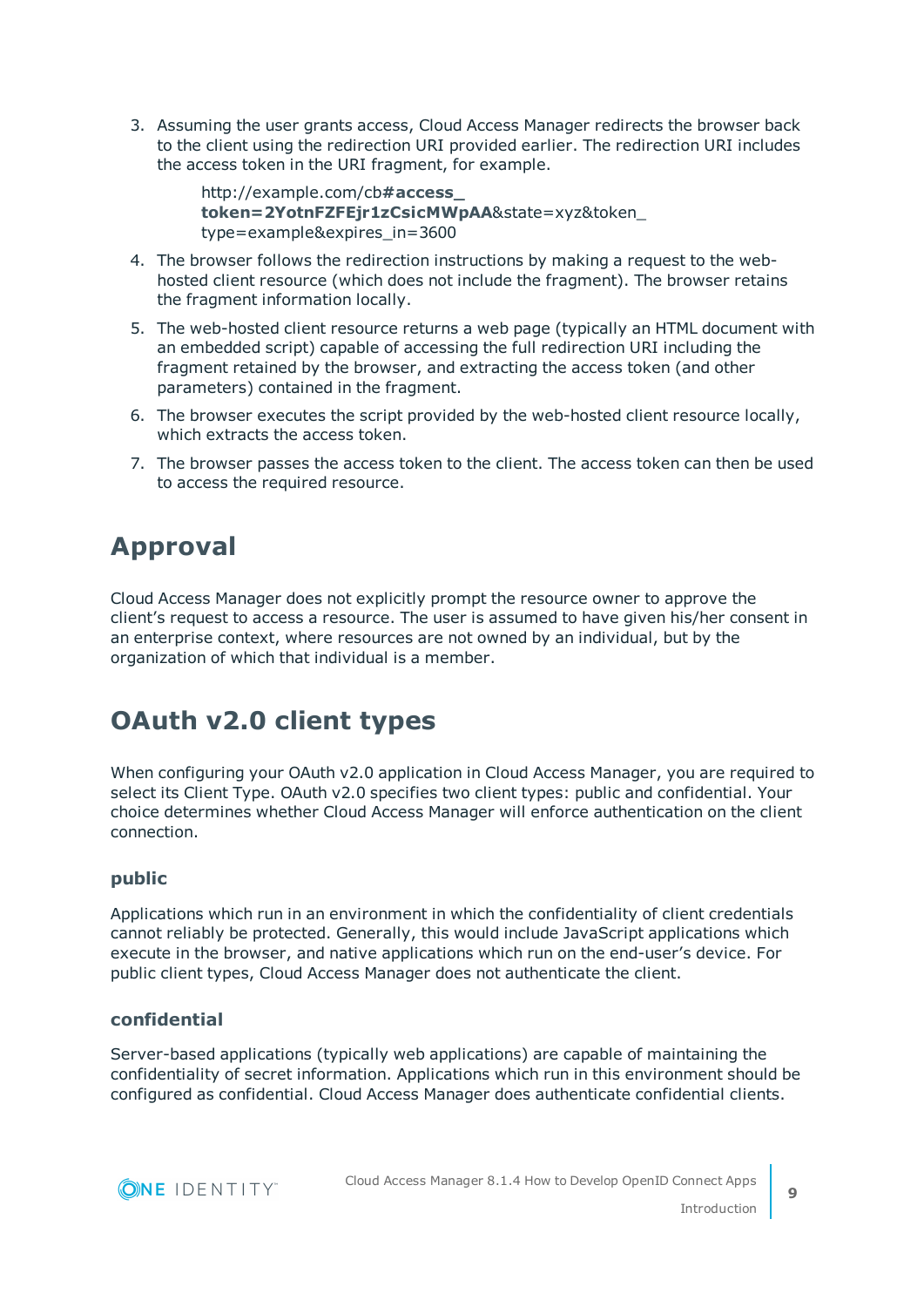When you configure your application as a confidential client, you must use the authorization code flow; Cloud Access Manager will return an error if an attempt is made to invoke Implicit flow from a confidential client.

## <span id="page-9-0"></span>**What is OpenID Connect?**

OpenID Connect is a standard which defines how the identity of an end-user can be verified, and how claims about a user can be obtained. It is an extension to the OAuth v2.0 protocol.

OpenID Connect deals with scenarios where a user is authenticated using a browser (for example the **authorization code** and **implicit code** flows of the OAuth v2.0 specification). Clients signal to the authorization server that they wish to perform OpenID Connect authentication by setting the scope in the initial authorization request to **openid**.

In OpenID Connect, the client is referred to as the **Relying Party (RP)** and the Authorization Server is known as the **OpenID Provider (OP)**. The core specification for OpenID Connect can be found online at [http://openid.net/specs/openid-connect](http://openid.net/specs/openid-connect-core-1_0.html)[core-1\\_0.html](http://openid.net/specs/openid-connect-core-1_0.html)



#### **Figure 3: Conceptual view of OpenID Connect**

### <span id="page-9-1"></span>**OpenID Connect ID Token**

As a result of a successful authentication request, the OpenID Provider returns an ID Token in the form of a **JSON Web Token**, the specification for the JSON Web Token format can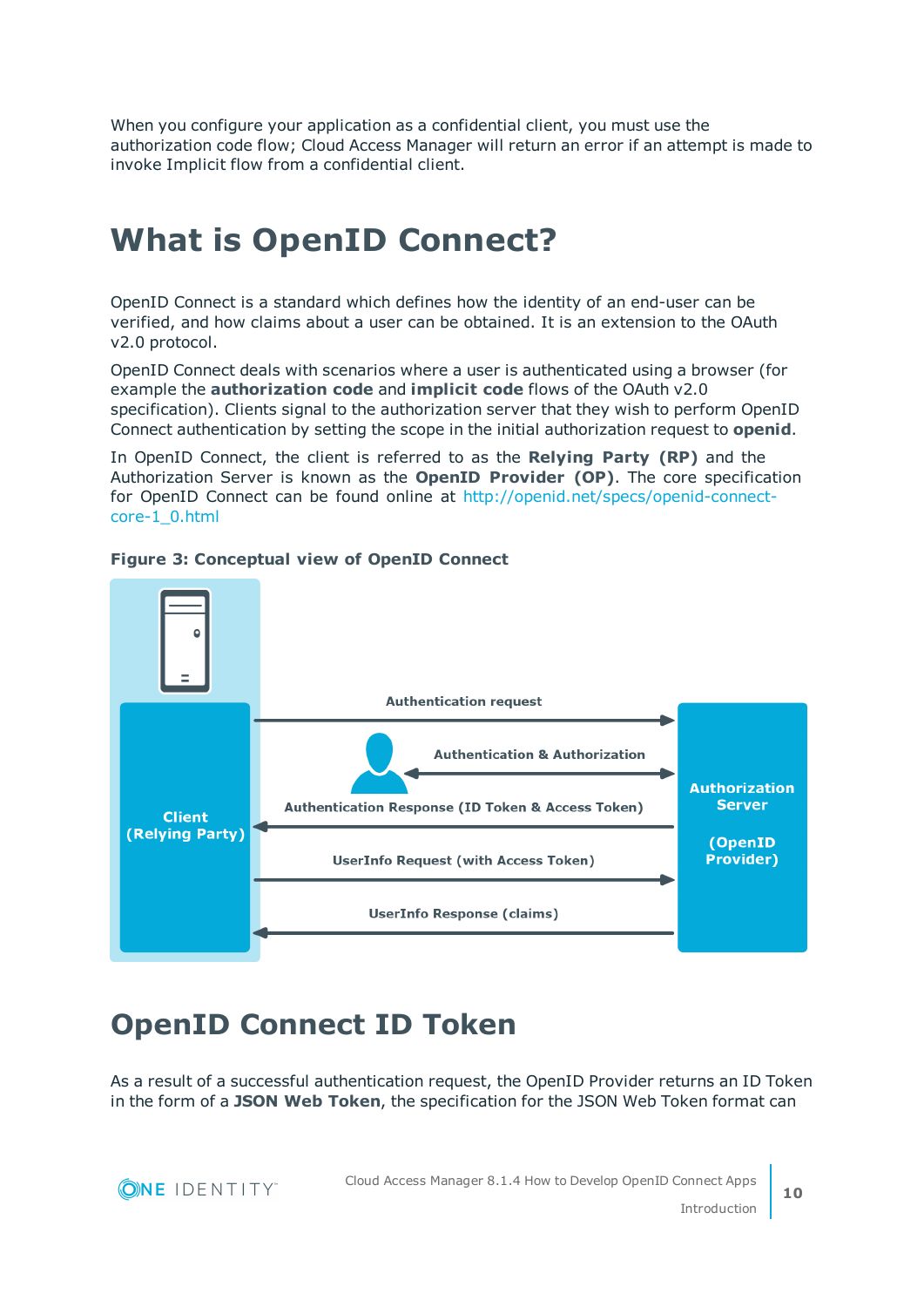be found online at <https://tools.ietf.org/html/draft-ietf-oauth-json-web-token-32>. The ID Token contains claims about the authentication of an end-user as follows:

#### **iss**

Issuer. A URL that identifies the OP.

#### **sub**

Subject. Uniquely identifies the end-user

#### **aud**

Audience. Contains the OAuth 2.0 client\_id of the Relying Party.

#### **exp**

Expiration time. Set by Cloud Access Manager by adding 30 minutes to the time the ID token was issued.

#### **iat**

Time at which the ID Token was issued.

#### **auth\_time**

Time when the end-user authentication occurred.

#### **nonce**

If a nonce is present in the authentication request, the same value will be echoed to the client in this claim. The nonce value can be used by the client to mitigate replay attacks.

#### **acr**

Not returned.

#### **amr**

Not returned.

#### **azp**

Not returned.

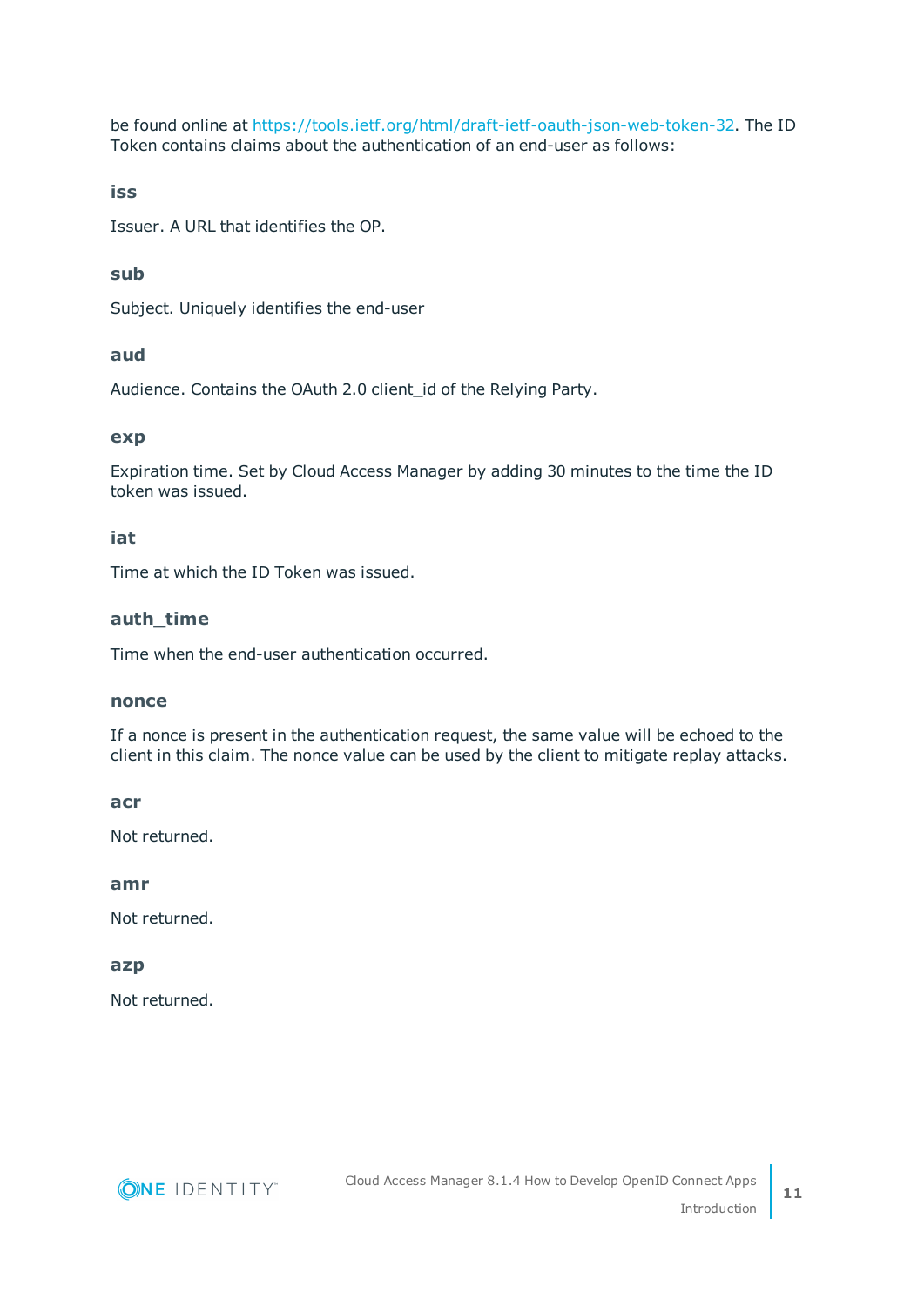### <span id="page-11-0"></span>**OpenID Connect Token signing**

OpenID Connect requires that the ID Token must be digitally signed. Cloud Access Manager offers two ways to sign the ID Token. You can sign the ID Token:

- Using HMAC SHA-256 with an automatically-generated pseudo-random shared secret
- Using RSA SHA-1 with a private key from a self-signed X.509 certificate

## <span id="page-11-1"></span>**OAuth v2.0 and OpenID Connect response types**

Cloud Access Manager supports the following response types:

| <b>Response_type</b> | <b>Meaning</b>                          | <b>Comments</b>                                                  |
|----------------------|-----------------------------------------|------------------------------------------------------------------|
| code                 | OAuth v2.0 author-<br>ization code flow |                                                                  |
| token                | OAuth v2.0 implicit<br>flow             | Not used by OpenID Connect (no ID token<br>returned)             |
| id token             | OpenID Connect<br>implicit flow         | No access token returned. Claims are<br>included in the ID Token |
| token id_token       | OpenID Connect<br>implicit flow         | Claims are accessed by invoking UserInfo<br>endpoint             |

#### **Table 3: Supported response types**

### <span id="page-11-2"></span>**Obtain claims from Cloud Access Manager**

Cloud Access Manager does not use the scope values contained in the authentication request to determine what claims are to be returned. Instead, it returns the claims defined by the application configuration's claim mappings. Thus the client cannot control what claims are returned to it.

### <span id="page-11-3"></span>**OpenID Connect discovery**

The optional OpenID Connect specification (available online at [http://openid.net/specs/openid-connect-discovery-1\\_0.html](http://openid.net/specs/openid-connect-discovery-1_0.html)) defines how Relying Parties can automatically query the End-User's OpenID Provider for information needed to interact

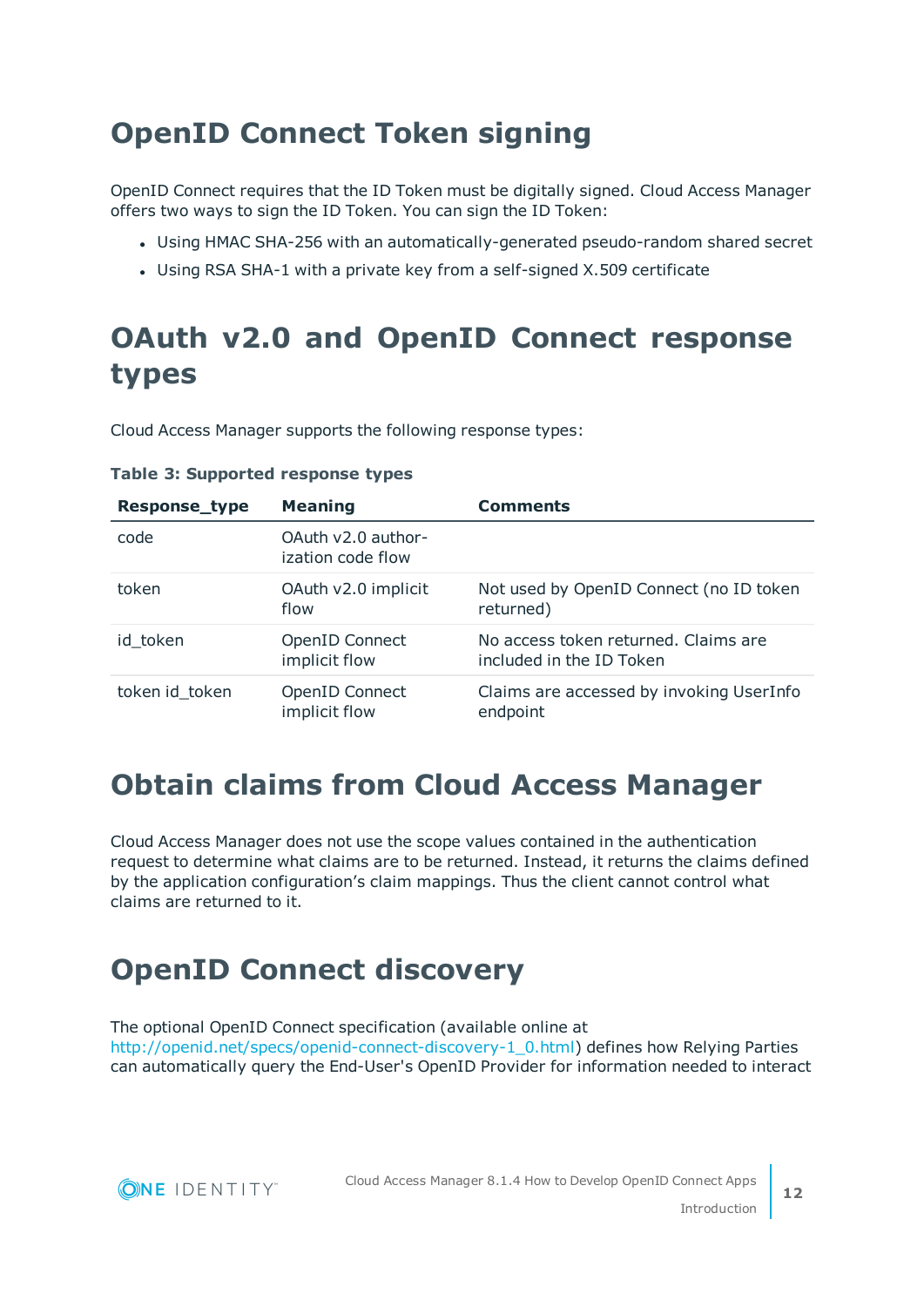with it, including its OAuth 2.0 endpoint locations. Cloud Access Manager does not provide this facility.

### <span id="page-12-0"></span>**When would you use OAuth v2.0 and OpenID Connect?**

The purpose of the OAuth v2.0 framework is to allow client applications to gain authorization to access information held on a resource server with the permission of the owner, without the client needing to know the owner's password. The key difference between it and other federation protocols such as SAML or WS-Federation is that the request for access can be limited to a single resource or a group of resources (rather than an entire web application) and the resource owner is invited to approve the access request.

While OAuth v2.0 can be used to provide the framework for authentication and authorization to any web application, it has become the *de facto* standard for mobile apps which communicate with an on-line resource server.

In summary, there are three main use cases in which you would consider using OAuth v2.0 or OpenID Connect to provide authentication and authorization services from Cloud Access Manager:

- If your organization has purchased software, or subscribes to an online service, which supports use of OAuth v2.0 or OpenID Connect.
- If your organization is developing a web-based application for your enterprise where users will interface with the application using a mobile app, then you may consider OAuth v2.0 and OpenID Connect instead of SAML.
- If your organization is developing a web-based application for your enterprise whereby other systems require access to resources hosted by your new application.

Cloud Access Manager supports both OAuth v2.0 and OpenID Connect applications through the same back-end SSO method.

### <span id="page-12-1"></span>**Using the OpenID Connect Flow Test Tool**

The OpenID Connect Flow Test Tool allows you to invoke Cloud Access Manager OpenID Connect calls, just as an application would. This can help your understanding of Cloud Access Manager's implementation of OpenID Connect and be used as a diagnostic tool when developing your own application.

To get started with the OpenID Connect Flow Test Tool, follow the steps below. Ensure that you have already set up a front-end authenticator in Cloud Access Manager to authenticate a test user:

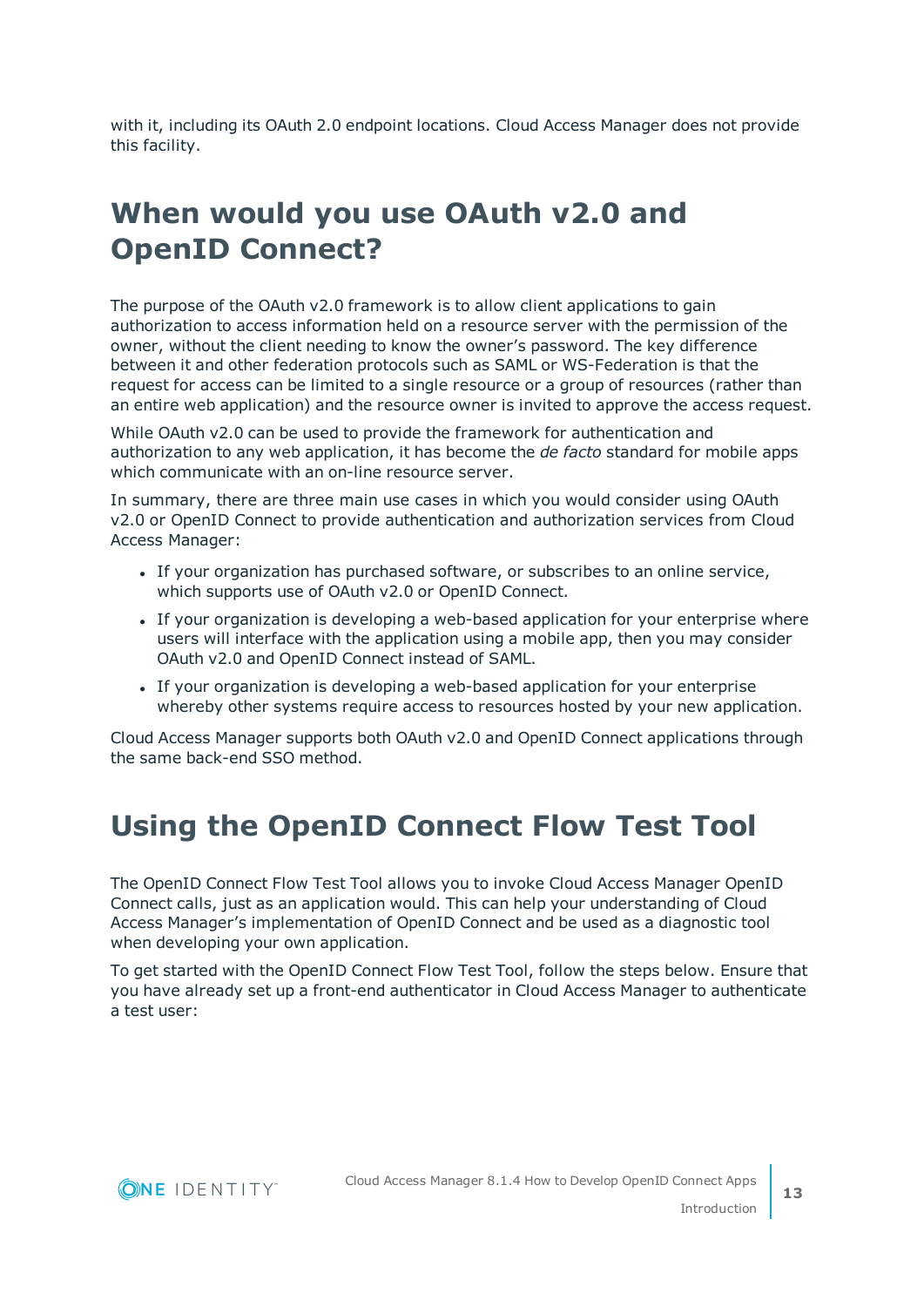#### **Client machine**

- 1. The OpenID Connect Flow Test tool can run on any machine with .NET Framework 4.5 installed which has network access to your Cloud Access Manager proxy.
- 2. From your Cloud Access Manager installation media, open the **Tools** folder and extract the **OIDCFlowTestTool.zip** to a suitable location on a machine.
- 3. Run **OIDCFlowTestTool.exe** in the extracted folder. This will open a Windows application.
- 4. In the **CAM Proxy Hostname** field, supply the hostname of your Cloud Access Manager proxy.

#### **Cloud Access Manager administration**

- 1. Log in to Cloud Access Manager as an administrator.
- 2. Under **Applications**, click **Add New**.
- 3. Click **Configure Manually**, click **Next**.
- 4. Choose **Using OpenID Connect / OAuth 2.0**, click **Next**.
- 5. Select the required **Client Type**, the tool can be configured as public or confidential.

#### **Exchanging set up information between Cloud Access Manager and client machine**

- 1. Copy the **Redirect URI** from the test tool to the **Redirect URI** input field of the application configuration in Cloud Access Manager.
- 2. Copy the **Client ID** from the application configuration in Cloud Access Manager to the **Client ID** field of the test tool.
- 3. In the test tool, click the **Details** tab.
- 4. Copy the **Shared Secret** value from the application configuration in Cloud Access Manager to the **Shared Secret** field in the test tool.

#### **Cloud Access Manager administration**

- 1. Click **Next**.
- 2. Choose **Do not proxy this application**, click **Next**.
- 3. Select the roles which are permitted to use this application and click **Allow Role Access**, click **Next**.
- 4. Type in a name for your application, click **Next**.
- 5. In the **URL** field, type https://*cloudaccessmanager.proxy.com/myapp* where *cloudaccessmanager.proxy.com* is the hostname of your proxy, and myapp is a name of your choice. The URL is not important for this exercise, since no users will be launching the application from the portal, but the wizard requires that you enter a valid URL in that field.
- 6. Click **Finish**.

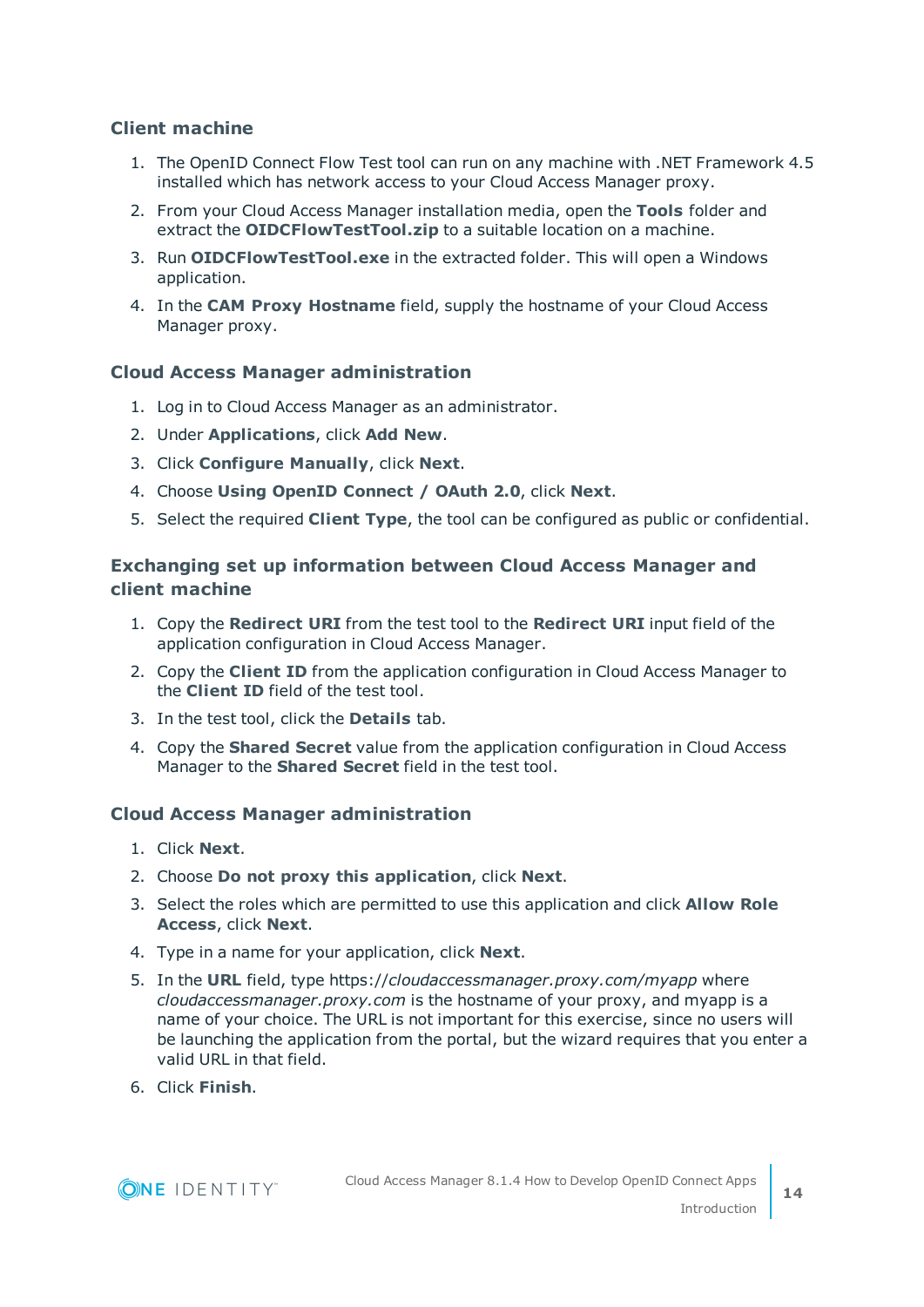#### **Client machine**

- 1. Click the **Flows** tab.
- 2. To invoke an Implicit Flow, click the **GET Token (Implicit flow)** button.

6 NOTE: If your application was set up as a confidential client, then a request for Implicit Flow will be rejected with an authorization error response.

- 3. To invoke Authorization Code Flow, check the **Authenticate** box (this causes the client to authenticate to the token endpoint), then click the **1. GET AZCode (AuthZ Code flow)** button. To obtain an access token, click **2. POST AZCode for Token (AuthZ Code flow)**.
- 4. Use the **Show Id Token**, **Show Access Token**, and **GET UserInfo** buttons to view information returned from Cloud Access Manager.

### <span id="page-14-0"></span>**Building your OpenID Connect client**

There are libraries available which can help you to build an OAuth or OpenID Connect client.

- **O** NOTE: The following links are for information only, and One Identity does not assume any responsibility for their content.
	- . <https://www.nuget.org/packages/Thinktecture.IdentityModel.Client/>

Includes .NET OAuth2 and OpenID Connect client and helpers for parsing token and authorize responses, Epoch Time helpers, and extensions methods for HttpClient.

• [https://bitbucket.org/b\\_c/jose4j/wiki/Home](https://bitbucket.org/b_c/jose4j/wiki/Home)

Open source (Apache 2.0) implementation of JWT and the JOSE specification suite, written in Java.

## <span id="page-14-1"></span>**Example: Providing OpenID Connect SSO to a Salesforce.com Auth Provider**

This example will guide you through the steps required to configure single sign-on for Salesforce.com using OpenID Connect.

#### *To configure single sign-on for Salesforce using OpenID Connect*

1. Log in to the Administration Console using the desktop shortcut **Cloud Access Manager Application Portal**, then select **Add New** from the **Applications** section on the home page.

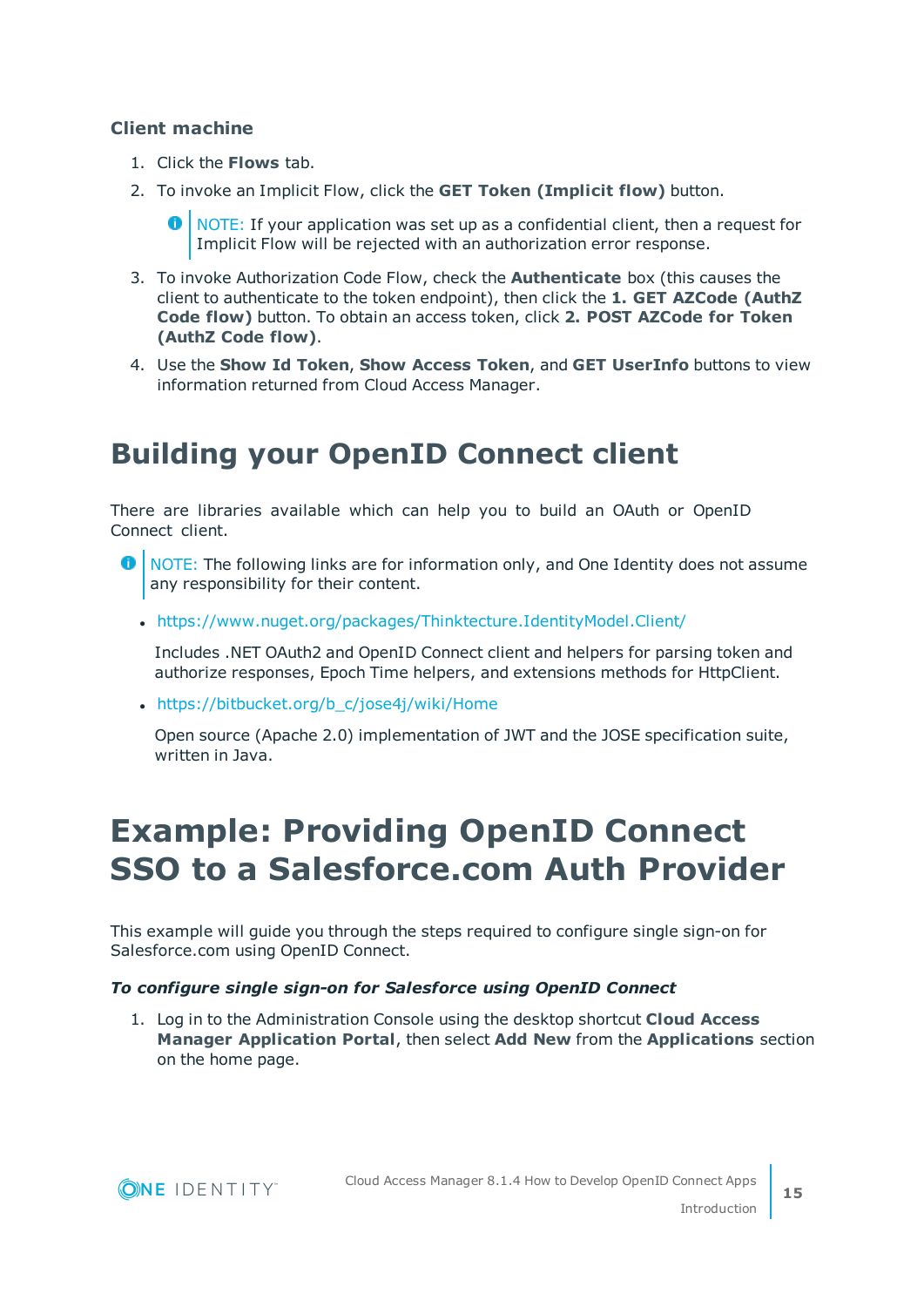Cloud Access Manager provides a set of application templates to automatically configure common applications. This example describes how to configure an application manually, rather than using a template.

- 2. Click **Configure Manually**.
- 3. Select **Using OpenID Connect / OAuth 2.0**, then click **Next**.
- 4. Create a new **Auth. Provider** in Salesforce of type **Open ID Connect** and enter the endpoint, issuer and client information displayed on the Cloud Access Manager **OpenID Connect / OAuth 2.0 Settings** page, see Step 3.
- 5. After creating the **Auth Provider** in Salesforce, copy the **Callback URL** into the **Redirect URI** text box on the Cloud Access Manager **Using OpenID Connect / OAuth 2.0 Settings** page.
- 6. Select **Confidential** as the **Client Type**.
- 7. Select **Sign token with shared secret** as the **Token Signing** method.
- 8. Click **Next** to continue.
- 9. Select **Do not proxy this application**, then click **Next**.
- 10. You will now see the **Permissions** page which enables you to control the users who can access the application. By default, all Cloud Access Manager users have access to the application. You can restrict access to the application to users who belong to a specific Cloud Access Manager role, but for this demonstration deployment, simply click **Next** to allow all Cloud Access Manager users to access the application.
- 11. Enter an **Application Name**, for example, Salesforce, then click **Next**.
- 12. Enter the URL that you want your users to be initially logged into, for example, https://login.salesforce.com/services/auth/sso/<provider\_id>/CAM
- 13. Enter can now configure how the application is displayed on the Cloud Access Manager Portal. Enter the **Title** and **Description** you want to display on the Cloud Access Manager Portal.
- 14. Click **Fetch icon from application** to locate and display the application icon.
	- 0 NOTE: In addition the **Add application to application portal home** and **Allow user to remove application from application portal home** options allow you to specify whether the application should automatically appear on each user's portal page and how the user can manage the application from the application portal.

#### **Table 4: Application portal options**

| <b>Add application to</b><br>application portal<br>home | Allow user to remove<br>application from applic-<br>ation portal home | <b>Functionality</b>        |
|---------------------------------------------------------|-----------------------------------------------------------------------|-----------------------------|
|                                                         |                                                                       | application is added to the |

portal and it cannot be

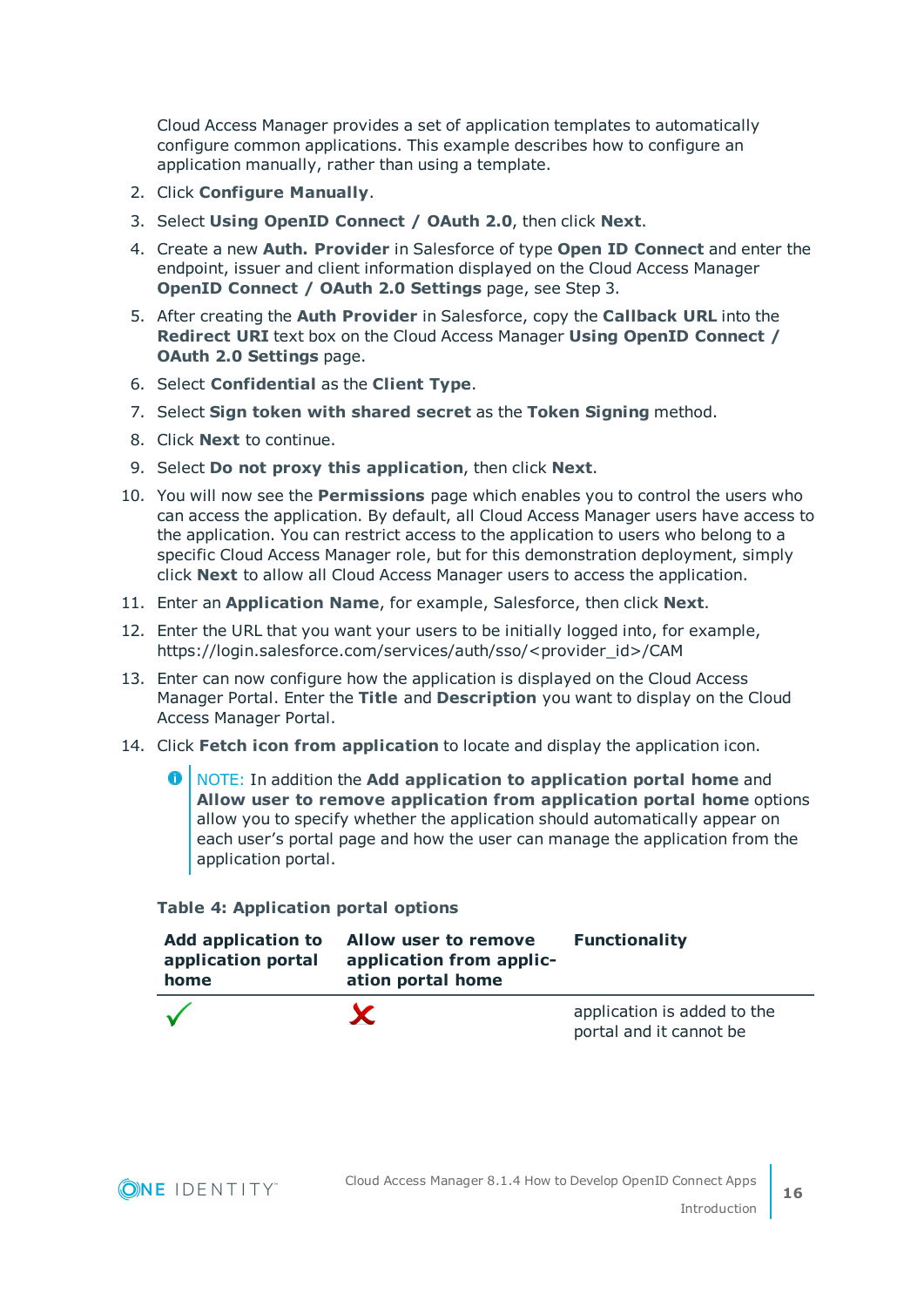| <b>Add application to</b><br>application portal<br>home | Allow user to remove<br>application from applic-<br>ation portal home | <b>Functionality</b>                                                                                                                                                  |
|---------------------------------------------------------|-----------------------------------------------------------------------|-----------------------------------------------------------------------------------------------------------------------------------------------------------------------|
|                                                         |                                                                       | removed by the user through<br>the application catalog.                                                                                                               |
|                                                         |                                                                       | application is added to the<br>portal and it can be removed<br>by the user through the applic-<br>ation catalog                                                       |
|                                                         |                                                                       | application is not automat-<br>ically added to the portal. The<br>user can add or remove the<br>application to/from the portal<br>through the application<br>catalog. |

To access the application catalog from the application portal, the user simply needs to click their username, then select Application Catalog.

Depending on the settings in the Add application to application portal home and Allow user to remove application from application portal home options, the user can add or remove applications to/from the application portal.

15. Click **Finish** to complete the configuration of the application.

**O** NOTE: Some claims need to be set up manually. To do this, edit the application and select the **Claim Mapping** tab. Add claims for **given\_name**, **family\_ name**, **preferred\_username** and **email**.

|  | Claim Mapping |
|--|---------------|
|--|---------------|

| The following user attributes will be sent<br>to the application as claims | ۰ | Claim rules are used to send a user attribute or static value to the target application. Multiple rules can be added so that different values can be<br>sent depending on the user's role. Rules can be prioritized by dragging and dropping them into the desired order. |                             |   |                        |
|----------------------------------------------------------------------------|---|---------------------------------------------------------------------------------------------------------------------------------------------------------------------------------------------------------------------------------------------------------------------------|-----------------------------|---|------------------------|
| <b>First Name (given name)</b>                                             | 俞 | Name of the claim to send to the application                                                                                                                                                                                                                              |                             |   |                        |
|                                                                            |   | given name                                                                                                                                                                                                                                                                |                             |   |                        |
| Last Name (family_name)                                                    | □ |                                                                                                                                                                                                                                                                           |                             |   |                        |
| <b>Preferred Username</b>                                                  | 俞 | Rule Processing Mode<br>Use all rules matched<br>▼                                                                                                                                                                                                                        |                             |   | + Add New Claim Rule   |
| (preferred_username)                                                       |   |                                                                                                                                                                                                                                                                           |                             |   |                        |
| <b>Email Address (email)</b>                                               | 俞 |                                                                                                                                                                                                                                                                           |                             |   |                        |
|                                                                            |   | Claim Rule (Role: All Roles   User Attribute: Username)                                                                                                                                                                                                                   |                             |   | $\checkmark$           |
|                                                                            |   | Apply rule for users in role                                                                                                                                                                                                                                              | Claim mapping mode          |   |                        |
|                                                                            |   | All Roles<br>$\checkmark$                                                                                                                                                                                                                                                 | Map claim to user attribute |   | $\mathbf{r}$           |
|                                                                            |   | User attribute to send                                                                                                                                                                                                                                                    |                             |   |                        |
|                                                                            |   | Username                                                                                                                                                                                                                                                                  |                             | ▼ | Manage User Attributes |
| □ Send Cloud Access Manager role claim<br>[Claim name: urn:cam/sso/role]   |   |                                                                                                                                                                                                                                                                           |                             |   |                        |

**ONE IDENTITY**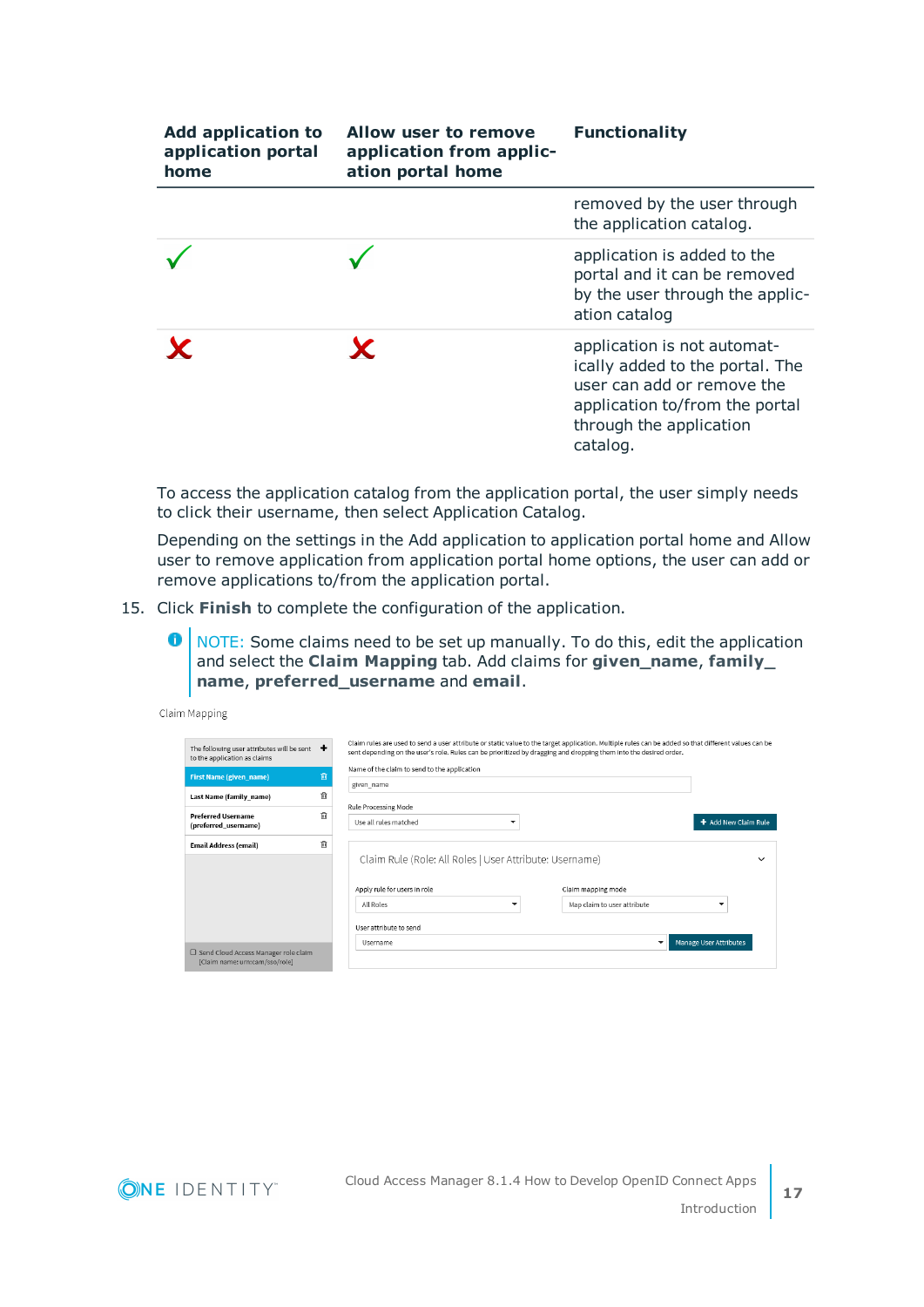#### *To configure your Salesforce account to authenticate your users with Cloud Access Manager OpenID Connect*

- 1. Login to Salesforce with administration rights.
- 2. Go to **Setup**.
- 3. Go to **Security | Auth Provider**.

#### Auth, Provider

| <b>Auth. Provider Edit</b>     | Save & New<br>Save<br>Cancel                         |                      |
|--------------------------------|------------------------------------------------------|----------------------|
| Provider Type                  | Open ID Connect<br>۰                                 |                      |
| Name                           |                                                      |                      |
| <b>URL Suffix</b>              |                                                      |                      |
| Consumer Key                   |                                                      |                      |
| <b>Consumer Secret</b>         |                                                      |                      |
| <b>Authorize Endpoint URL</b>  |                                                      |                      |
| <b>Token Endpoint URL</b>      |                                                      |                      |
| <b>User Info Endpoint URL</b>  |                                                      |                      |
| <b>Token Issuer</b>            |                                                      |                      |
| <b>Default Scopes</b>          |                                                      |                      |
| Send access token in header    | Send client credentials in header<br>$\sqrt{i}$      | n<br>$\vert i \vert$ |
| <b>Custom Error URL</b>        |                                                      |                      |
| <b>Registration Handler</b>    | $\mathbf{Q}_\parallel$                               |                      |
|                                | Automatically create a registration handler template |                      |
| <b>Execute Registration As</b> | $\mathbf{R}$                                         |                      |
| Portal                         | $-None \star$                                        |                      |
|                                |                                                      |                      |
|                                | Save & New<br>Cancel<br>Save                         |                      |

- 4. Click **New**.
- 5. In **Provider Type** select **Open ID Connect** from the list.
- 6. Enter a **Name** for the provider.
- 7. Copy the corresponding values from your Cloud Access Manager OpenID Connect / OAuth 2.0 Settings into the appropriate fields, **Consumer Key**, **Consumer Secret**, **Authorize Endpoint URL**, **Token Endpoint URL**, **User Info Endpoint URL**, **Token Issuer**.

**O** NOTE: You should verify that your Cloud Access Manager sends a full certificate chain with its SSL certificate or the Salesforce server may return an error and refuse to connect to the required **Endpoints**; the error returned is not explanatory.

- 8. Click **Automatically create a registration handler template**.
- 9. Select a privileged user for **Execute Registration As**.

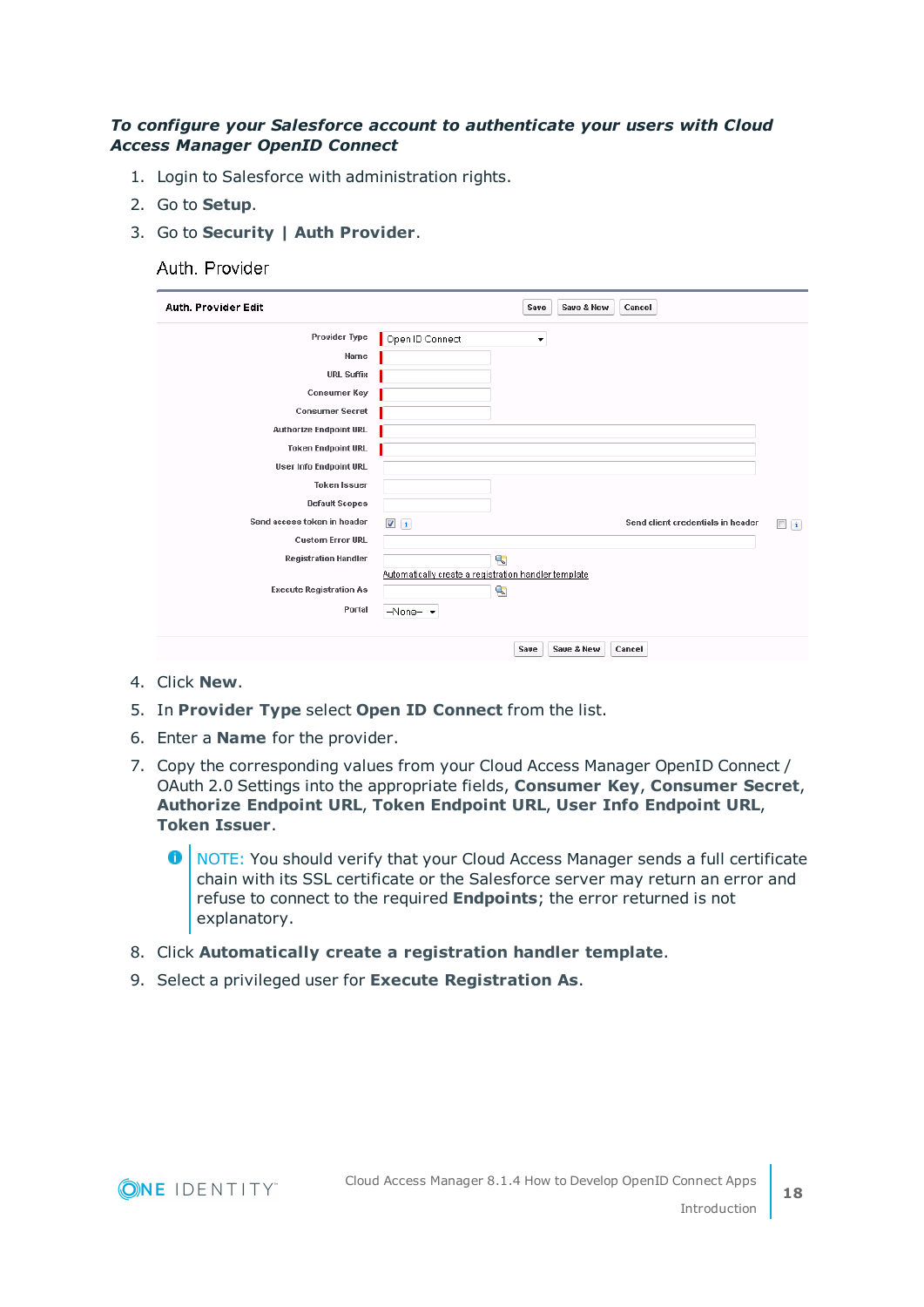#### Auth, Provider « Back to List: AuthProviders

| <b>Auth. Provider Detail</b>         | <b>Edit</b><br><b>Delete</b><br>Clone                                                   |  |
|--------------------------------------|-----------------------------------------------------------------------------------------|--|
|                                      |                                                                                         |  |
| <b>Auth, Provider ID</b>             | 0SO200000004CA6                                                                         |  |
| <b>Provider Type</b>                 | Open ID Connect                                                                         |  |
| Name                                 | <b>CAM</b>                                                                              |  |
| <b>URL Suffix</b>                    | Some Company CAM                                                                        |  |
| <b>Consumer Key</b>                  | 2EdUevu1vNbPgfm9hFZn7nNfMWZi                                                            |  |
| <b>Consumer Secret</b>               | Click to reveal                                                                         |  |
| <b>Authorize Endpoint URL</b>        | https://www.somecompany.com/CloudAccessManager/                                         |  |
| <b>Token Endpoint URL</b>            | https://www.somecompany.com/CloudAccessManager/                                         |  |
| <b>User Info Endpoint URL</b>        | https://www.somecompany.com/CloudAccessManager/                                         |  |
| <b>Token Issuer</b>                  | urn:www.somecompany.com/CloudAccessManager/RPSTS                                        |  |
| <b>Default Scopes</b>                | openid profile                                                                          |  |
| Send access token in header          | Send client credentials in<br>$\sqrt{1}$<br>$\Box$ i<br>header                          |  |
| <b>Custom Error URL</b>              |                                                                                         |  |
| <b>Registration Handler</b>          | CAMRegHandler                                                                           |  |
| <b>Execute Registration As</b>       | CAM                                                                                     |  |
| Portal                               |                                                                                         |  |
| <b>Client Configuration</b>          |                                                                                         |  |
| <b>Test-Only Initialization URL</b>  | https://login.salesforce.com/services/auth/test/1224765457889gRgghH/SOME COMPANY CAM    |  |
| Single Sign-On Initialization<br>URI | https://login.salesforce.com/services/auth/sso/1224765457889gRgghH/SOME_COMPANY_CAM     |  |
| <b>Existing User Linking URL</b>     | https://login.salesforce.com/services/auth/link/1224765457889gRgghH/SOME_COMPANY_CAM    |  |
| <b>Oauth-Only Initalization URL</b>  | https://login.salesforce.com/services/auth/oauth/1224765457889gRgghH/SOME_COMPANY_CAM   |  |
| <b>Callback URL</b>                  | https://login.salesforce.com/services/authcallback/1224765457889gRgghH/SOME_COMPANY_CAM |  |
|                                      | Clone<br>Edit<br><b>Delete</b>                                                          |  |

- 10. Click **Save**.
- 11. Copy the **Callback URL** into Cloud Access Manager for the **Redirect URI**.

**Single Sign-On Initialization URL** — This is used to SSO into Salesforce using the Registration Handler. The default handler created above will require the Salesforce account to be already linked to a Cloud Access Manager account. However, it is possible to write your own handler which would automatically provision a user and link it to a Cloud Access Manager account.

**Existing User Linking URL** — This is used to link Cloud Access Manager accounts to existing Salesforce accounts. The user is prompted to log into Cloud Access Manager and to then select the Salesforce account to link to.

Configuration of Salesforce for OpenID Connect/OAuth 2.0 is now complete.

The following example will guide you through the steps required to configure single sign-on for a thick client or mobile application.

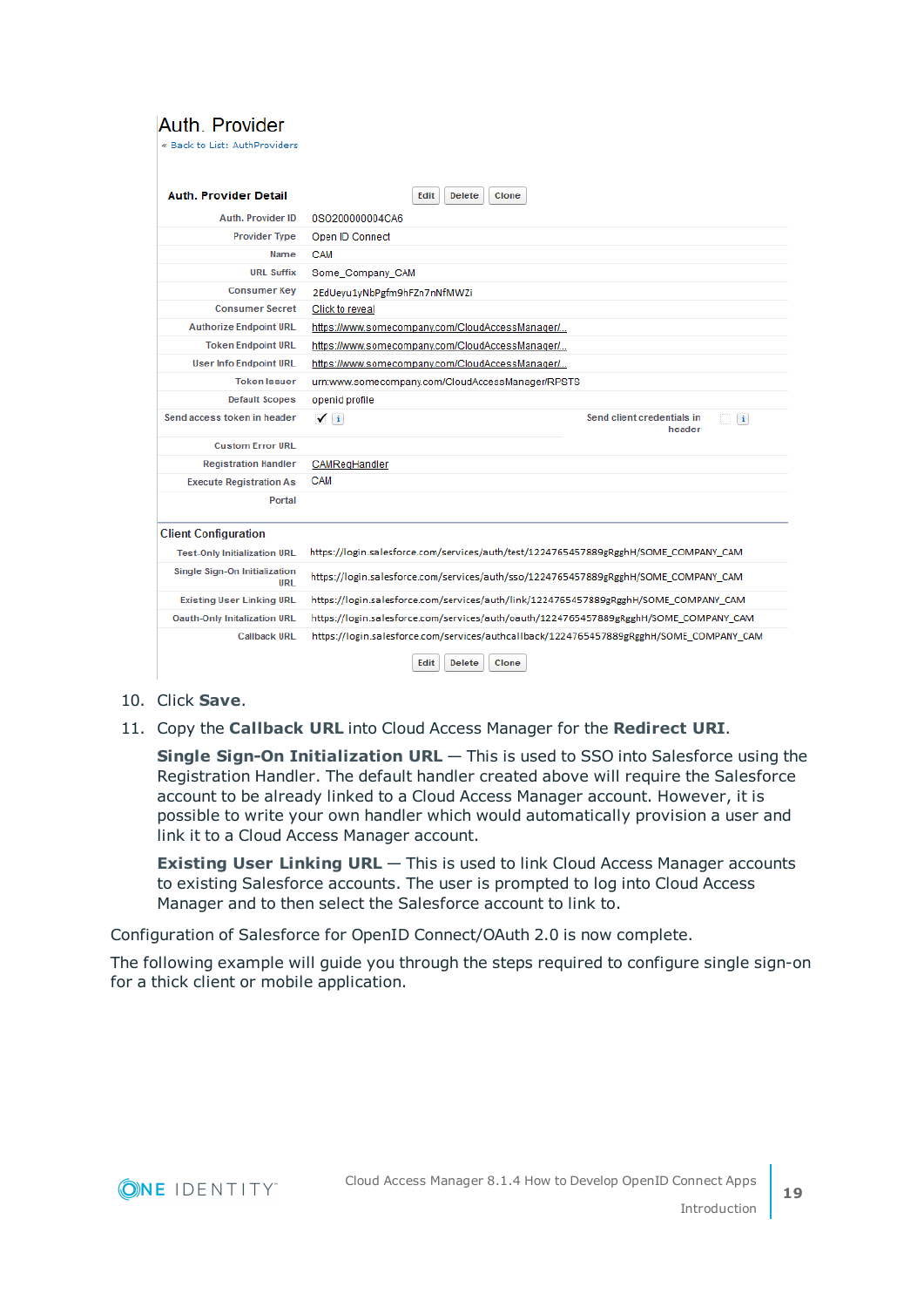#### *To configure single sign-on for an application using OpenID Connect*

1. Log in to the Administration Console using the desktop shortcut **Cloud Access Manager Application Portal**, then select **Add New** from the **Applications** section on the home page.

Cloud Access Manager provides a set of application templates to automatically configure common applications. This example describes how to configure an application manually, rather than using a template.

- 2. Click **Configure Manually**.
- 3. Select **Using OpenID Connect / OAuth 2.0**, then click **Next**.
- 4. Configure the application with the endpoint, issuer and client information displayed on the Cloud Access Manager **OpenID Connect / Oauth 2.0 Settings** page displayed in Step 3.
- 5. Enter the **Redirect URI** on the Cloud Access Manager **OpenID Connect / Oauth 2.0 Settings** page.
	- 0 NOTE: Some applications require the authorization code to be returned in the web page title, if this is the case, use urn:InstalledApplication as the **Redirect URI**.
- 6. Select **Public** as the Client Type.
- 7. Select the **Token Signing** method as appropriate. Click **Next** to continue.
- 8. Select **Do not proxy this application**, then click **Next**.
- 9. You will now see the **Permissions** page, which enables you to control which users can access the application. By default, all Cloud Access Manager users have access to the application. You can restrict access to the application to users who belong to a specific role, but for this example, simply click **Next** to allow all users to access the application.
- 10. Enter an **Application Name**, then click **Next**.
	- $\bullet$  NOTE: It is not possible to launch this type of application from the Application Portal, therefore no portal settings are required.
- 11. Click **Finish** to complete the configuration of the application.
	- NOTE: If the application requires additional claims. You will need to set these up manually. To do this, edit the application and select the **Claim Mapping** tab.



**20**